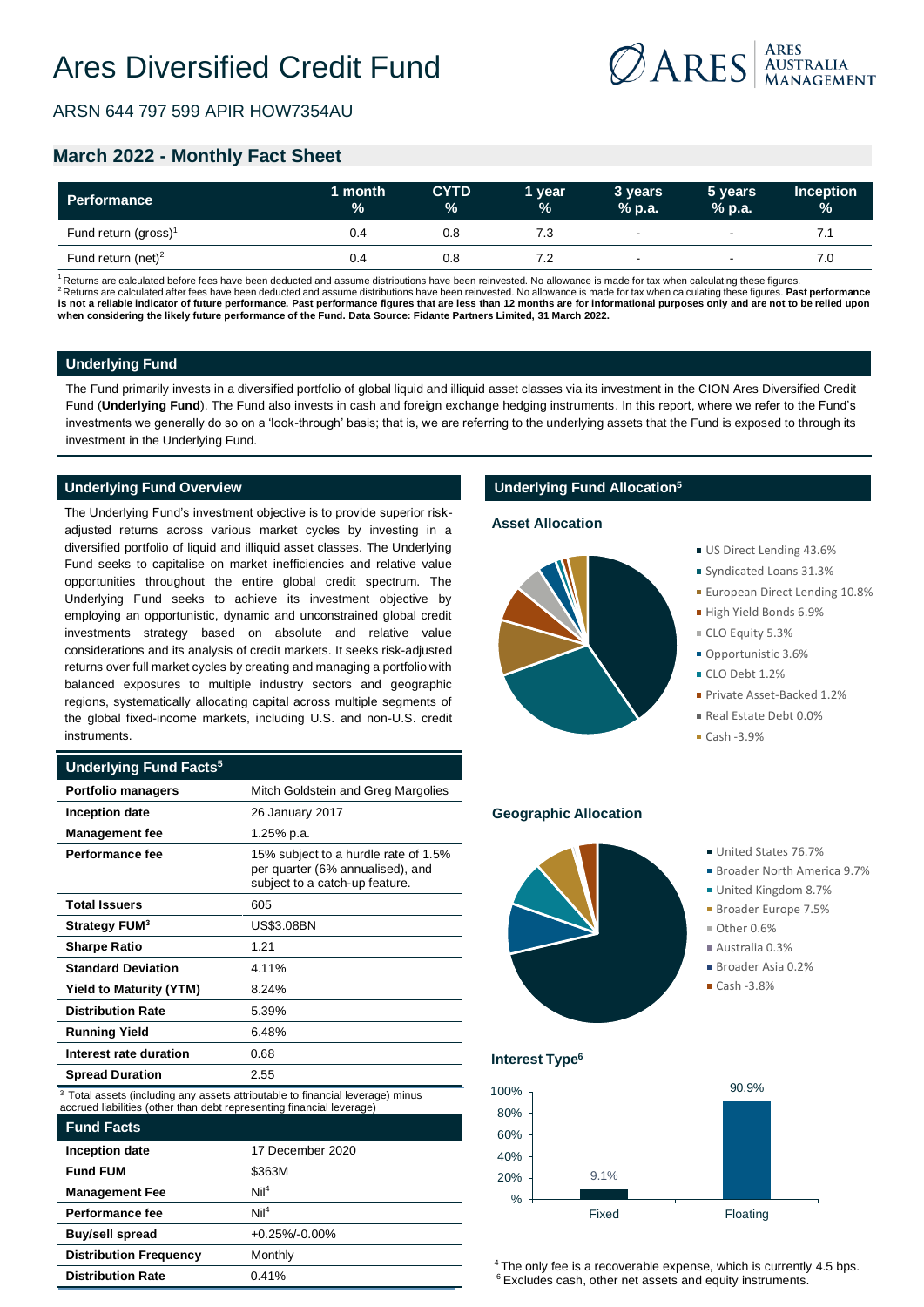

| Underlying Fund Top 10 Holdings <sup>5</sup> |         |  |
|----------------------------------------------|---------|--|
| Global Medical Response, Inc.                | 1.2%    |  |
| Cornerstone OnDemand, Inc.                   | 1.1%    |  |
| Athenahealth                                 | $1.1\%$ |  |
| <b>High Street Insurance Partners</b>        | $1.1\%$ |  |
| <b>TurnPoint Services</b>                    | $1.1\%$ |  |
| Ellucian                                     | 0.9%    |  |
| CEP V I 5 Midco Limited (aka Mak System)     | 0.8%    |  |
| <b>DigiCert</b>                              | 0.8%    |  |
| DecoPac, Inc.                                | 0.8%    |  |
| Convera                                      | $0.7\%$ |  |

| Underlying Fund Industry Allocation <sup>5</sup> |          |  |
|--------------------------------------------------|----------|--|
| Software & Services                              | 19.8%    |  |
| <b>Health Care Equipment &amp; Services</b>      | 9.6%     |  |
| Capital Goods                                    | 8.7%     |  |
| <b>Structured Products</b>                       | 8.4%     |  |
| Diversified Financials                           | 7.8%     |  |
| Commercial & Professional Services               | 7.6%     |  |
| <b>Consumer Services</b>                         | 7.5%     |  |
| Insurance                                        | 6.6%     |  |
| Other                                            | 27.9%    |  |
| Cash                                             | $-3.8\%$ |  |

<sup>5</sup>As of 31 March 2022. Holdings and allocations, unless otherwise indicated, are based on the total portfolio and subject to change without notice. Data shown is for informational purposes only and not a recommendation to buy or sell any security.



<sup>6</sup>**As of 31 March 2022. Returns of the CION Ares Diversified Credit Fund Class I Shares. Returns are in USD and include reinvestment of distributions and reflect fund expenses inclusive of recoupment of previously provided expense support. The estimated expense ratio is 3.52%. Expense ratios are annualised and calculated as a percentage of estimated average net assets. Share values will fluctuate, therefore if repurchased, they may be worth more or less than their original cost. Past performance is not indicative of future results. The performance shown is on a 'look-through' basis to the performance of the Underlying Fund. The performance of the Fund may not exactly replicate the performance of the Underlying Fund.**

### **Market Overview**

Global risk assets experienced volatility to start the year as heightened inflationary pressures, hawkish central bank actions and Russia's invasion of Ukraine weighed on investor sentiment. Capital markets turned risk-off as inflation remained elevated due to supply chain constraints and a spike in commodity prices following economic sanctions enacted in response to the invasion of Ukraine; inflation in the U.S. reached 8.5% in March, a 40-year high<sup>1</sup>. Central banks sought to restrict monetary policy in an attempt to combat heightened inflation, resulting in a 25-basis point interest rate increase in early March with the expectation of more hikes to come. Heightened inflation prints and tighter monetary policy drove elevated demand for floating rate assets, resulting in a +\$13.4 billion inflow to retail loan funds<sup>2</sup>. These macroeconomic factors, combined with a yield curve inversion in the U.S., lead to weaker sentiment and a more cautious tone among investors. As a result, equities (proxy: S&P 500) returned -4.51% while traditional fixed income (proxy: Bloomberg Barclays U.S. Agg) declined -5.93% for the quarter. Leveraged credit assets were negative, but outperformed equities and investment grade assets, given their reduced sensitivity to movement in interest rates and elevated yields; syndicated loans (proxy: Credit Suisse Leveraged Loan Index) and high yield bonds (proxy: ICE BofA High Yield Master II Index) returned -0.10% and -4.51%, respectively. Shifting to the middle market, deployment remained healthy and pricing was stable due to strong investor demand and sponsors seeking to reduce execution risk amidst a volatile capital markets environment. Within Alternative Credit, primary Collateralized Loan Obligation (CLO) market activity improved as the quarter progressed and demand for floating rate assets persisted. Owing to its defensive positioning at the start of year, the Underlying Fund proved resilient and returned +0.71% for the quarter.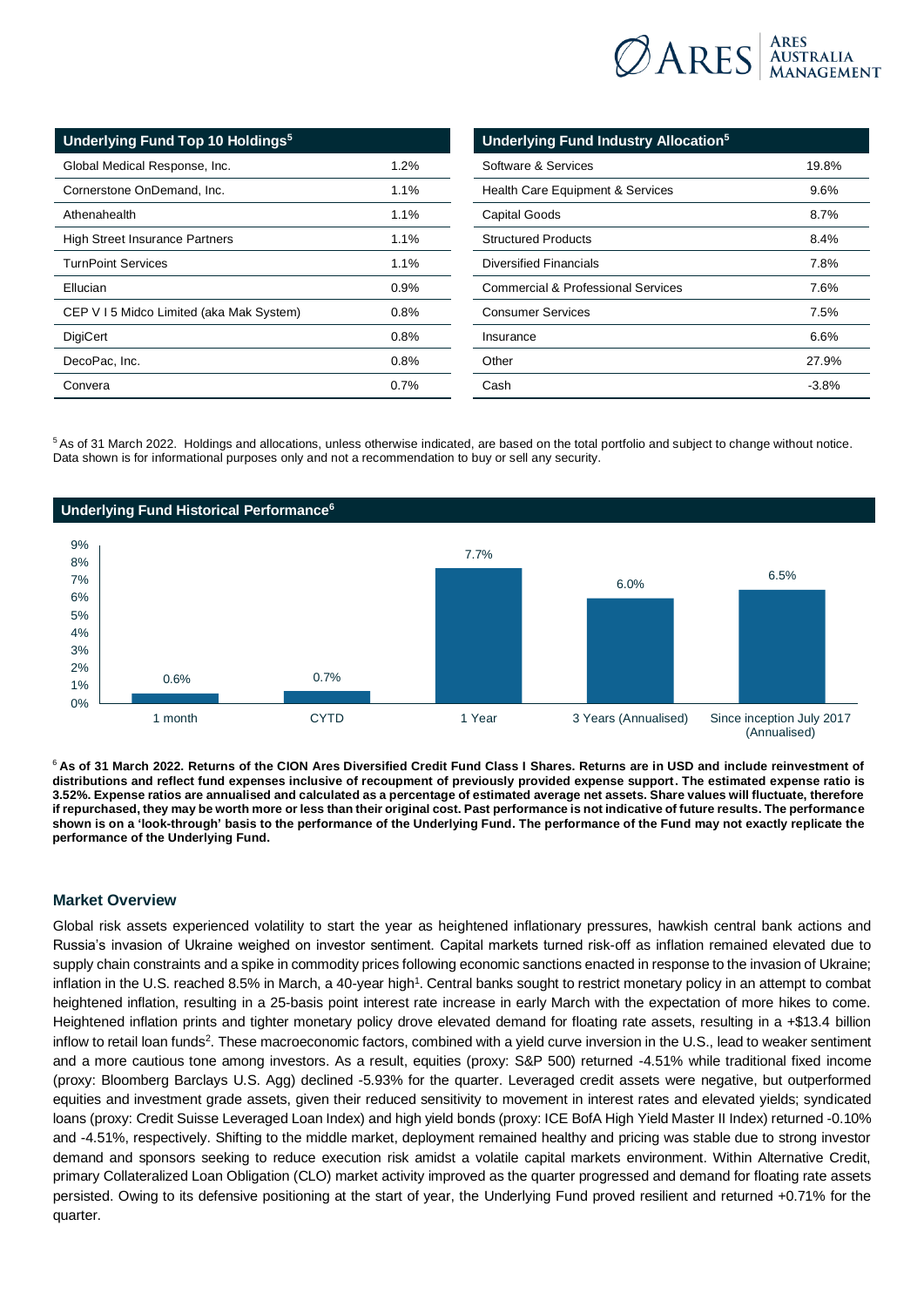

# **Underlying Fund Commentary**

The Underlying Fund actively rotated exposures across public and private markets throughout the quarter, capitalizing on opportunities created by various macroeconomic, fundamental, and technical trends across credit markets. The Underlying Fund benefitted from positive performance across the majority of underlying asset categories, while syndicated loans and high yield bonds experienced mark-to-market volatility. Within the liquid credit allocation, we took advantage of this volatility, increasing the Underlying Fund's exposure to syndicated loans as broader market yields crossed 7% for the first time since June 2020<sup>3</sup>. Simultaneously, the Underlying Fund's allocation to high yield bonds was reduced modestly as we sought to preserve the Fund's low duration profile in the wake of rising rates. Specific to direct lending, allocations to the U.S. and Europe were slightly reduced as deployment experienced a seasonal slowdown, though maintained pace with equity inflows. From a fundamental perspective, our portfolio companies have been able to navigate the inflationary environment with de minimis impact and we continue to actively monitor exposure to factors such as labor and freight costs, along with commodity price increases. The existing portfolio benefitted from rising rates and specifically, the London Interbank Offered Rate (LIBOR) exceeding 1%<sup>4</sup>, which lead to U.S. direct lending being the top contributor to performance during the quarter. Rising LIBOR influenced positioning within the alternative credit allocation as the Fund's exposure to CLO equity was reduced in favor of CLO debt as rising rates increased the coupon paid to debt holders while reducing payments made to equity investors. Allocations to both CLO debt and CLO equity were accretive to portfolio performance, along with the allocation to Private ABS as we continued to actively deploy capital into self-originated, high cashflow generating asset-backed opportunities. Overall, the Underlying Fund continues to employ a diversified investment posture given the asymmetrical return profile of credit assets, with an emphasis towards defensive industries and directly originated assets. Notably, the Underlying Fund's overweight exposure to floating rates assets, approximately 91% of the Underlying Fund as of March 31, is expected to provide insulation from future interest rate hikes.

# **Portfolio Contribution by Asset Category\***

| Asset Class *                   | Contribution |
|---------------------------------|--------------|
| <b>US Direct Lending</b>        | Positive     |
| Alternative Credit: CLO Equity  | Positive     |
| Opportunistic                   | Positive     |
| <b>European Direct Lending</b>  | Positive     |
| Alternative Credit: Private ABS | Positive     |
| RE Debt                         | Positive     |
| Alternative Credit: CLO Debt    | Positive     |
| <b>Syndicated Loans</b>         | Negative     |
| <b>HY Bonds</b>                 | Negative     |

\*Presented in order of contribution to Fund returns. As of March 31, 2022.

## **Outlook**

While economic growth forecasts remain positive, Russia's invasion of Ukraine is expected to weigh on conditions globally; the IMF recently cut their global growth forecast for 2022 due to the invasion's impact on commerce, commodity prices and the global supply chain<sup>5</sup>. Additionally, COVID-19 variants remain a potential headwind, as evident by recent lockdown measures implemented in China. Monetary policy has increasingly come under focus in this environment, as Central Banks attempt to combat inflation while simultaneously avoiding a recession. Specific to the U.S., while economists predict nine rate hikes in 2022<sup>6</sup>, consumer health is a key factor expected to influence the pace and level of future tightening. Another important barometer for the U.S. Federal Reserve will be corporate fundamentals, with earnings season providing policy makers and investors insight on how management teams are handling rising input costs. While uncertainty is elevated, we believe the go-forward environment will provide a robust opportunity set for active managers to add value for investors. Following a prolonged period of spread tightening, largely due to central bank and fiscal stimulus, we believe inflationary pressures and rising borrowing costs will lead to increased dispersion as some companies are better equipped to weather the headwinds compared to others. We believe this type of environment creates opportunities to add value through mistake avoidance, or "winning by not losing", and by identifying credits which have been disproportionately impacted by the market. Looking ahead, we expect to maintain our defensive positioning while tactically seeking discounted opportunities across global credit markets. With additional pockets of volatility expected in liquid credit in particular, we are reducing exposure there in favor of directly originated opportunities due to their enhanced yields and structural protections. Overall, we expect the Underlying Fund's emphasis on secured, floating rate, directly originated assets will serve investors well amidst elevated inflation, rising rates and heightened volatility across global markets. We believe our scaled platform, tenured experience and cycle-tested investment process will allow us to successfully navigate these changing market environments and take advantage of any short-term bouts of volatility in the coming months. We appreciate your support as we seek to generate attractive risk-adjusted returns, while protecting the downside.